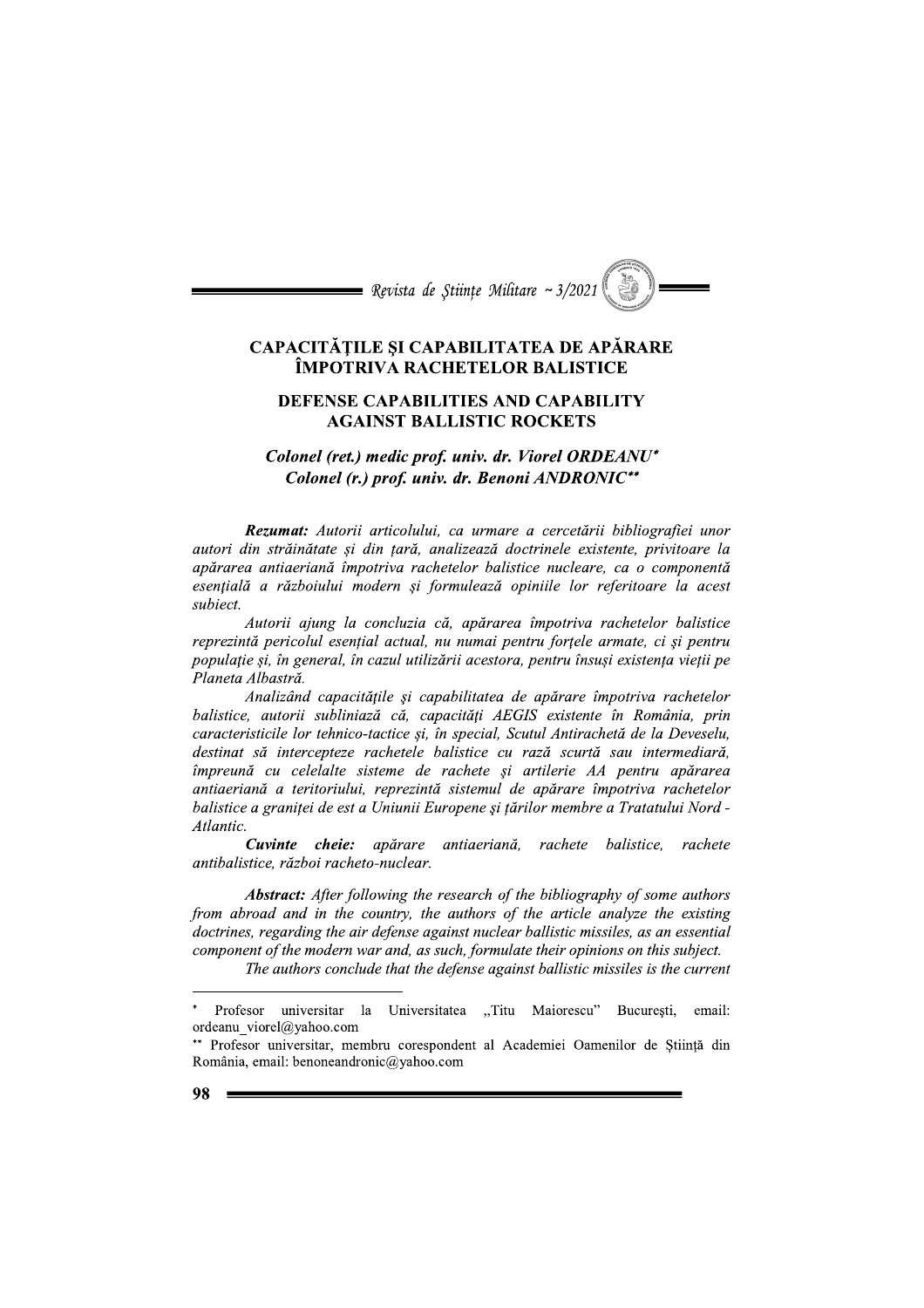

essential danger, not only for the armed forces but also for the population and, in general, in case of use thereof, for the very existence of life on the Blue Planet.

Analyzing the capabilities and defense capability against ballistic missiles, the authors point out that the existing AEGIS capabilities in Romania, through their technical-tactical characteristics and, in particular, the Deveselu Missile Shield, designed to intercept short or intermediate range ballistic missiles,

together with the other antiaircraft missile and artillery systems for air defense of the territory, represent the ballistic missile defense system of the eastern border of the<br>— European Union and the member countries of the North Atlantic Treaty.

**Keywords:** anti-aircraft defense, ballistic missiles, anti-ballistic missiles, missile-nuclear warfare.

#### **Introducere**

 $\overline{a}$ 

essential danger, not only for the a<br>general, in case of use thereof, for the<br>*Analyzing the capabilities*<br>the authors point out that the existit<br>technical-tactical characteristics a<br>designed to intercept short or intern<br>t Un nou război mondial nu este dorit de niciuna din marile puteri, în pofida declarațiilor războinice care apar în presă. Toți sunt convinși de distrugerile uriașe care vor fi cauzate de un război modern, în care utilizarea armelor nucleare ar putea să însemne sfârșitul civilizației noastre, așa cum o stim. Istoria arată că după cucerirea Romei de către barbari a urmat Evul Mediu întunecat, timp de un mileniu, până când a reapărut civilizația europeană. Din această cauză strategii politico – militari încearcă să imagineze alte moduri de ducere a războiului inter și intracivilizațional, care să aducă beneficii mai mari față de costurile umane și materiale preconizate. Așa a apărut *războiul hibrid*<sup>1</sup> al prezentului, format dintr-o rețea de diferite mici și mari războaie hibride, caracterizate ca reci, calde sau fierbinți, ori revoluții, constituind *Pacea rece* care urmează fostului *Razboi rece* și prefigureaza noul *Razboi rece 2.0.* 

Având în vedere faptul că prin urmările sale implicite, războiul este o *epidemie de politraumatisme grave*, deci razboiul mondial este o pandemie de traumatisme grave, care pun in pericol insași existența civilizației sau chiar a speciei umane. Tratamentul este în principal medical, dar profilaxia este complexă: politică, militară, socială etc. Se stie că în orice criză biologică, la nivel individual sau social, este mai eficientă

 $\frac{1}{\text{V}}$  Viorel-Cătălin Mihalcea, "Fundamente și ținte hibride în acțiunile beligene  $\mathop{\rm content}$ , Revista de studii și informații pentru apărare, Anul X nr. 1/2018, pp. 14 -16, disponibil la https://www.mapn.ro/publicatii militare/arhiva infosfera/documente/-2018/1 2018.pdf, accesat la 10.06. 2021.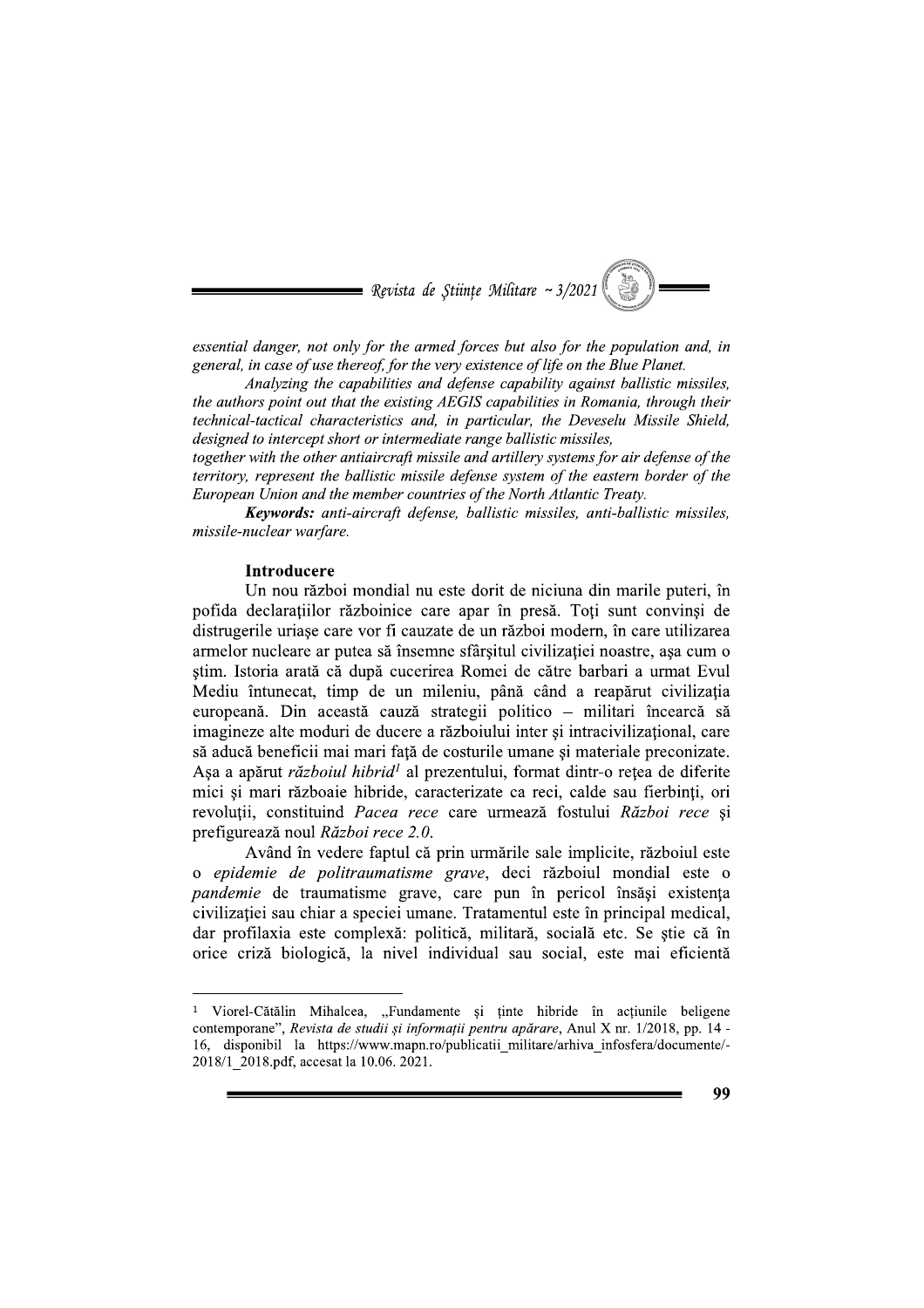$\blacksquare$  Revista de Stiințe Militare ~ 3/2021

prevenirea decât tratamentul. Ca urmare, dacă nu se poate preveni, trebuie să fie cunoscute și aplicate contramăsurile medicale și nemedicale pentru minimizarea pierderilor și limitarea urmărilor.

#### 1. Riscuri

Starea de război, declarat sau nedeclarat, este o constantă a istoriei, din cele mai vechi timpuri până în prezent și probabil și în viitor. Aproape că fiecare generație a avut războiul ei și veteranii ei. Această permanență istorică menține spiritul războinic și reziliența fiecărui popor în fața catastrofei majore reprezentată de război. Nu este vorba doar de rezistență, care presupune și reacția contrară adecvată pentru apărare (acțiunea și contractiunea), ci de reziliență, adică efectul pervers de acceptare a urmărilor, supunerea și adaptarea la noua situație (deci resemnarea), inclusiv acceptarea pierderilor umane și materiale, care uneori pot fi mai mari la învingători decât la învinși. Reziliența populației este foarte importantă pentru conducătorii de facto, pentru a nu se repeta istoria războaielor urmate de revolutii. După războiul franco - rus a urmat răscoala decembristilor rusi, după războiul franco - prusac a urmat Comuna din Paris, după războiul ruso - japonez a urmat revoluția rusă din 1905, după Primul Război Mondial a urmat Revoluția bolșevică din 1917, după Al Doilea Război Mondial multe altele și aproape toate au avut ecou și în țara noastră. "Cine nu cunoaște istoria, este condamnat să o repete"<sup>2</sup>.

Dar în prezent riscul major nu îl mai reprezintă lupta directă dintre state. Este mai ieftin să se creeze multiple nemultumiri populare si guvernele adverse sunt răsturnate de proprii lor cetățeni, conducătorii sunt asasinați și libertatea permite agresorului din umbră accesul la bogățiile țării vizate, sub masca democrației precum și la distrugerea infrastructurii care crease concurentă. Se stia că la sfârșitul sec XX capacitatea de producție era de cinci ori mai mare decât cea de comercializare, deci lupta pentru noi piete de desfacere era dublată de lupta pentru anihilarea capacităților industriale ale celorlalti.

Un război modern, racheto - nuclear, ar fi dus și ar duce la distrugeri materiale extreme și nimeni nu își dorește să cucerească doar un desert

<sup>&</sup>lt;sup>2</sup> Cine nu cunoaște istoria, este condamnat să o repete, Analiză, Ziarul de Craiova, disponibil la https://www.ziaruldecraiova.ro/cine-nu-si-cunoaste-istoria-este-condamnat-sao-repete, accesat la 12.06. 2021.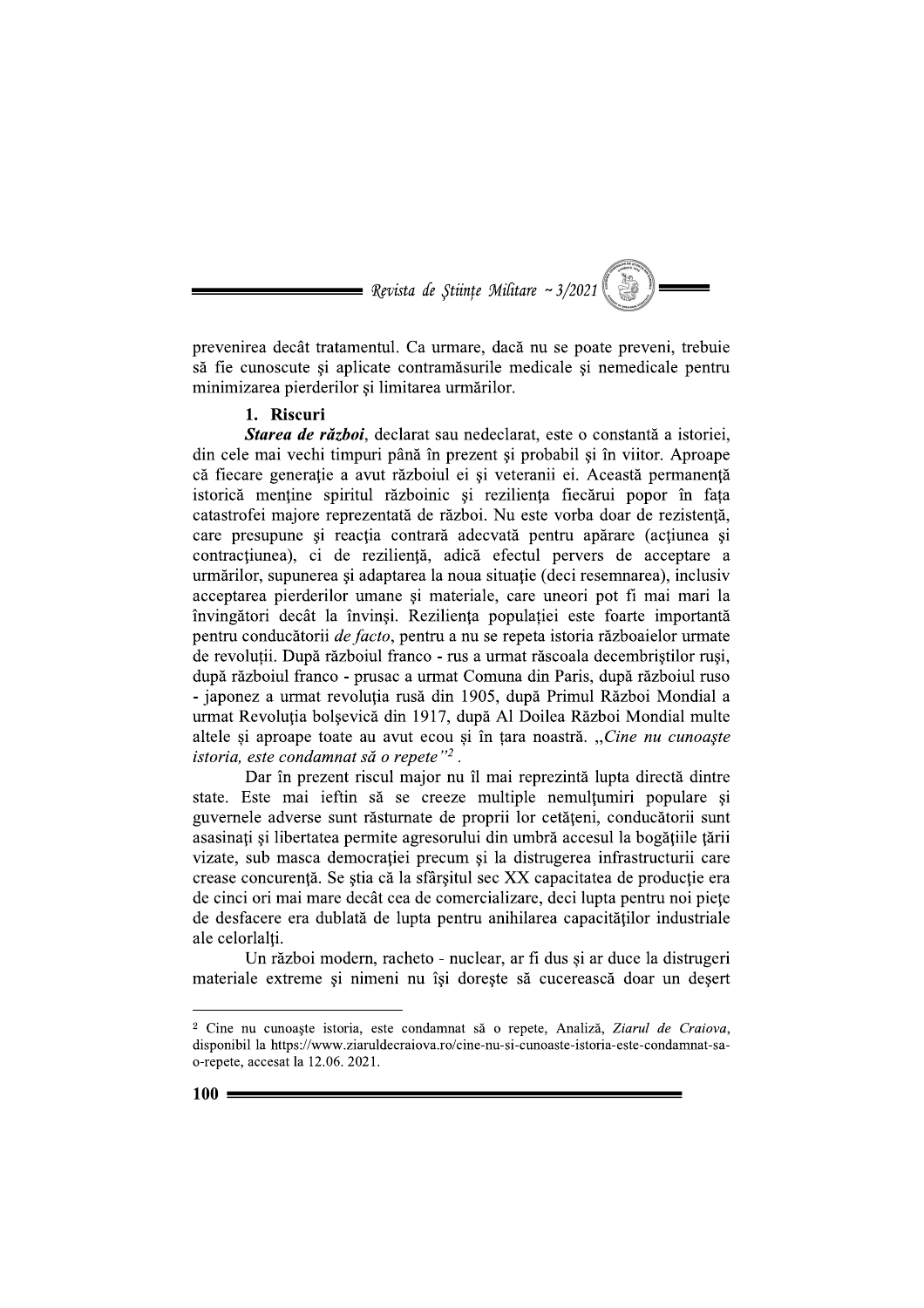$\blacksquare$  Revista de Stiințe Militare ~ 3/2021

radioactiv. Au apărut bombele cu neutroni, care omoară preferențial forța vie și asigură victoria, fără să distrugă infrastructura. Însă, după un astfel de război, pe cine mai pui la muncă? Nu se poate repeta situatia din Americile Evului Mediu, când se importau sclavi africani în locul amerindienilor uciși. Actuala emigratie a săracilor spre tări bogate creează mai multe probleme decât rezolvă. punând în dificultate evoluția demografică si multiculturalismul, acesta din urmă dovedindu-se a fi un eșec.

În mod paradoxal, riscul actual de război racheto - nuclear nu mai vine din partea marilor puteri ci din partea unor state eșuate<sup>3</sup> sau a unor entități pseudostatale (ISIS, ISIL, Daesh etc.) ori a unor organizații teroriste nonstatale. Acestea dispun de finantare proprie sau atrasă, direct sau indirect, de la sponsori internaționali și în pofida interdicțiilor internaționale, privind neproliferarea armelor CBRN și a rachetelor balistice, își cumpără, își fabrică sau improvizează sisteme adecvate de armament. Acest pericol a fost conștientizat abia la începutul secolul XXI, deși era descris și în literatura beletristică încă din secolul XIX (romane de Jules Verne și altii).

## 2. Amenintări

În prezent mai multe state dețin arme nucleare și/sau rachete balistice pentru transportul acestora, avioanele fiind considerate ca relativ vulnerabile în fata apărării antiaeriene (AA). În deceniul 8 al secolului trecut existau foarte multe rachete nucleare cu rază mică, medie și intermediară ale Statelor Unite ale Americii (SUA) și Tratatului Nord - Atlantic (NATO) în vestul Europei și ale Uniunii Republicilor Sovietice Socialiste (URSS) în estul Europei (dar nu și în România, pentru a nu deveni țintă nucleară). Exista pericolul ca eurorachetele<sup>4</sup> să fie folosite într-un război racheto nuclear între cele două superputeri, dar pe teritoriul Europei. Faimoasa *distrugere reciprocă* ar fi fost doar la nivelul aliatilor europeni, ceea ce ar fi avantajat fiecare superputere în parte, iar învingătorul ar fi scris istoria. Foarte convenabil pentru ambele superputeri, care scăpau și de concurența

<sup>&</sup>lt;sup>3</sup> Marius Oncu, "Clasamentul statelor esuate: Pe ce loc se află România în Clasamentul statelor eșuate", disponibil la https://www.mediafax.ro/economic/clasamentul-stateloresuate-pe-ce-loc-se-afla-romania, accesat la 18.06. 2021.

<sup>&</sup>lt;sup>4</sup> Manlino Dinucci, "Distrugerea Tratatului INF și Sosirea Noilor Eurorachete. Uniunea Europeană Complice", Rețeaua Voltaire, 4 febr. 2019, disponibil la https://www.voltairenet.org/article207256.html, accesat la 20.06. 2021.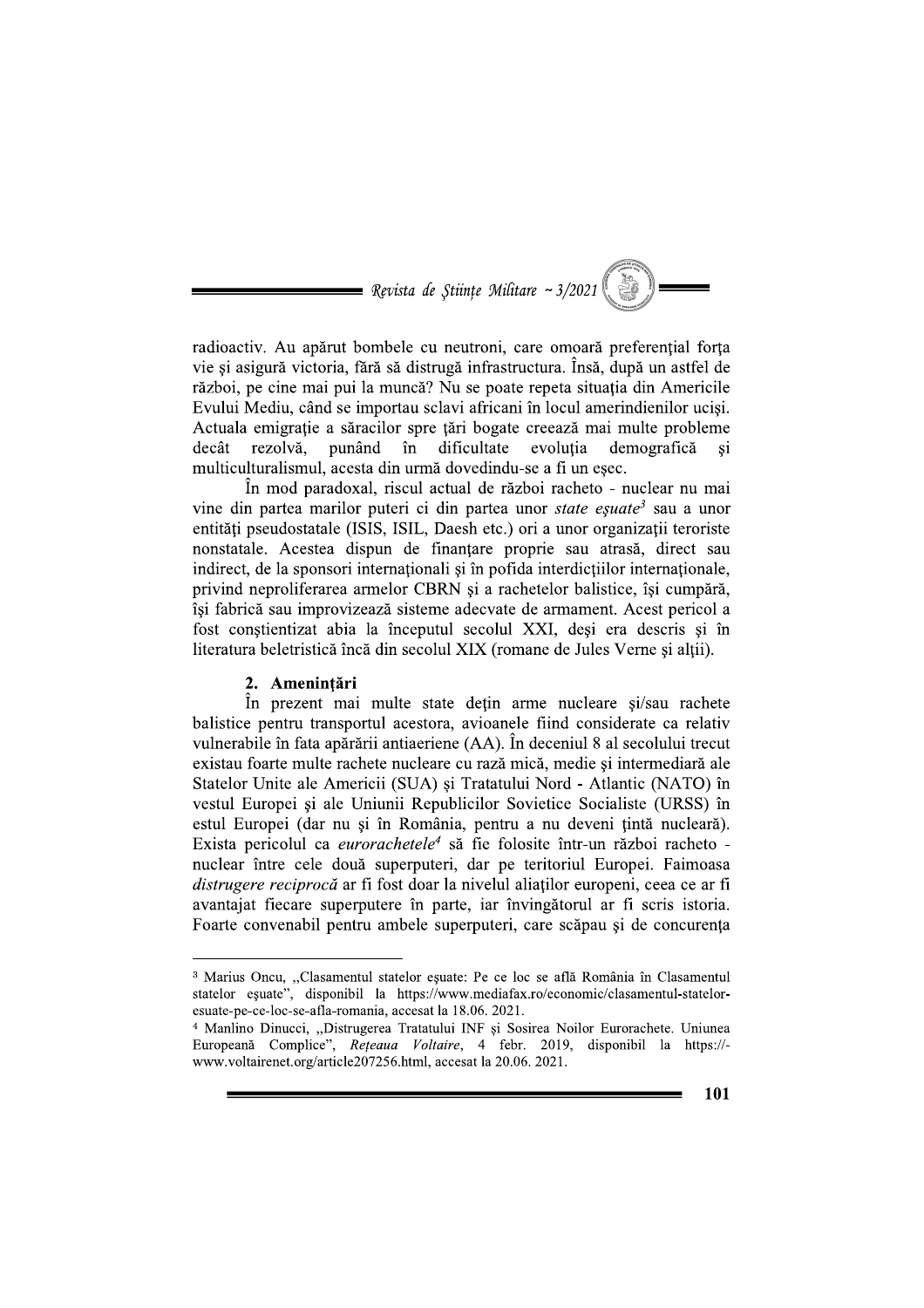$\blacksquare$  Revista de Stiințe Militare ~ 3/2021

europeană, așa cum a fost după Războaiele Mondiale.

Numai dacă războiul ar fi escaladat, lupta dintre cele două superputeri s-ar fi dus cu rachete balistice intercontinentale (IBM), în principal pe deasupra calotei polare Arctice, drumul cel mai scurt dintre ele. Pentru prima dată s-a pus problema apărării balistice și dinspre Polul Nord. Din cauza dificultății ca două rachete supersonice să fie suficient de apropiate pentru distrugere, forța de explozie trebuia să fie foarte mare, deci se impunea încărcătura nucleară pentru acest duel racheto - nuclear. Dar se prevedeau și efecte secundare, eventualitatea topirii parțiale a calotei glaciare, cu creșterea nivelului Oceanului Planetar urmată de inundarea porturilor si a tinuturilor joase. Aceasta ar fi fost efectul energiei imense degajate de sistemele de rachete, antirachete și anti-antirachete nucleare care s-ar fi întâlnit pe traiectoria arctică și reducerea consecutivă a albedo-ului<sup>5</sup> calotei polare. Un alt risc ar fi fost contaminarea radioactivă și/sau chimică a aerului si a terenului subiacent, cu efecte imprevizibile asupra omului, vietuitoarelor si mediului.

Ca urmare a riscurilor estimate, aparent la insistentele europenilor, sa încheiat un tratat care interzicea eurorachetele, iar sistemele de rachete antibalistice (ABM) au fost perfectionate si dotate cu explozivi clasici cu fragmentație sau cu lovitura cinetică (de coliziune). Încercările disperate de a găsi metode de combatere a acestei noi arme ne amintesc de încercările inutile din Primul Război Mondial de a dobora avioanele inamice cu artileria grea, presupunând că vârtejul de aer format de proiectil va dezechilibra avionul și acesta va cădea (!?) sau din Al Doilea Război Mondial când apărarea antiaeriană și aviația de vânătoare britanice (cele mai bune din lume în acel timp) nu au reusit să doboare nici măcar una din cele peste 3000 de rachete balistice germane.

Aceste schimbări de paradigmă au dus la încheierea unor tratate pentru reducerea progresivă a numărului de arme nucleare (de fapt unele nu mai erau necesare, altele erau deja uzate moral sau fizic), dar apăruseră și rachete balistice intercontinentale cu încărcături multiple (numite impropriu capete, focoase, ogive etc.). Asa că reducerea de la un total mondial de

<sup>&</sup>lt;sup>5</sup> Albedo de pe Pământ. Ce este și cum afectează schimbările climatice, German Portillo, disponibil la https://www.meteorologiaenred.com/ro/albedo-al pământului.html, accesat la 24.06.2021.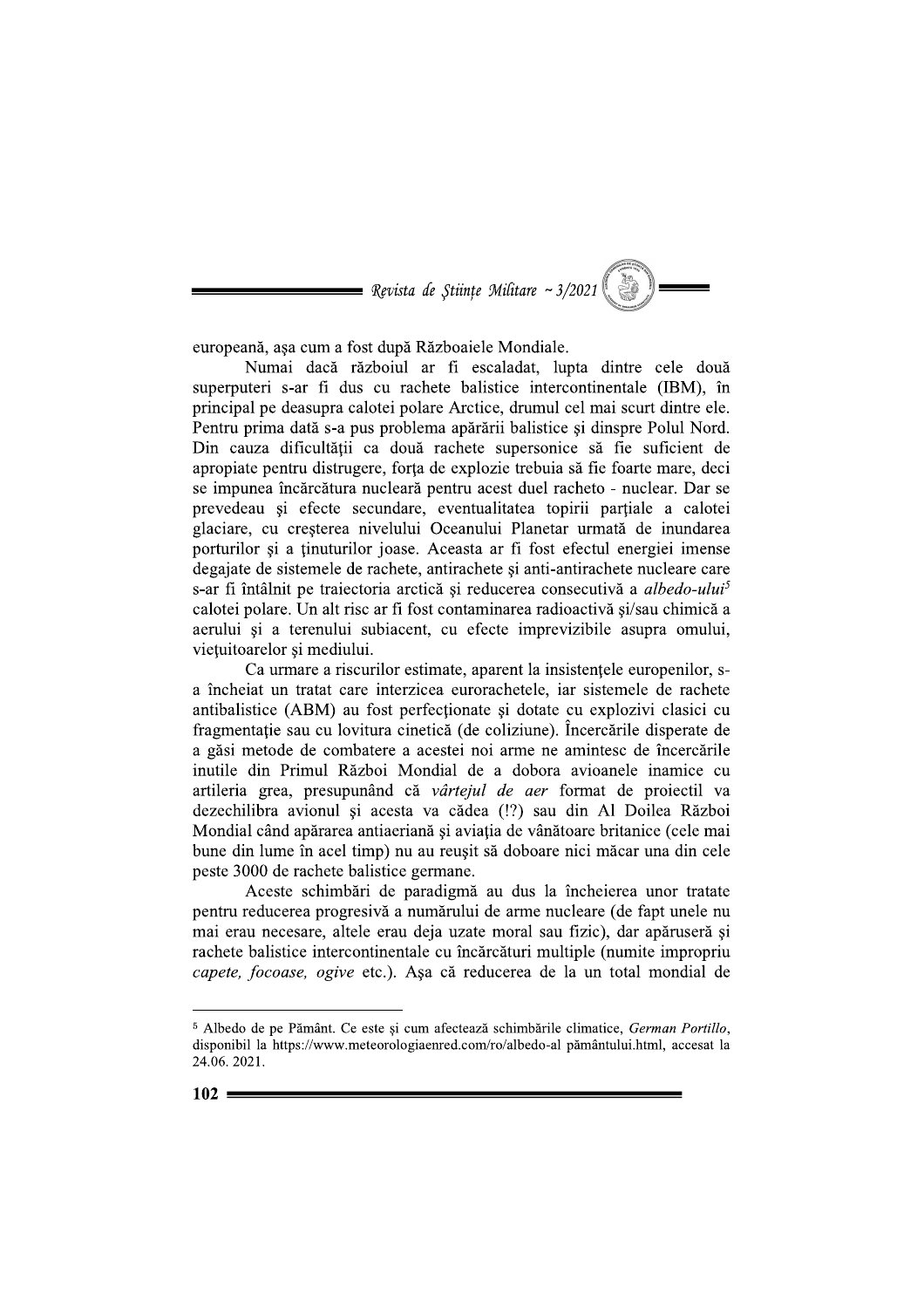$\blacksquare$  Revista de Stiințe Militare ~ 3/2021

aproape 25 000 cu încărcătură unică la cca 5000 cu încărcătura multiplă nu reprezintă decât un succes politic. Riscul mondial este la fel de mare, iar teoria arată o capacitate de distrugere de trei ori a civilizatiei umane<sup>6</sup>. Dar după progresele politice din anii '80 în materie de arme nucleare și rachete, noi actori regionali își demonstrează capabilitatea racheto - nucleară, alături de cele 5 puteri nucleare oficiale (SUA, URSS/Rusia, Franța, Marea Britanie și R.P. Chineză), alte 3 puteri nucleare recunoscute (India, Pakistan si Israel – acesta se pare că ar fi beneficiat și de transferul de tehnologie și arme nucleare ale Africii de Sud, care renuntase la arme nucleare în perspectiva transferului de putere către populația neagră majoritară), noile puteri nucleare (R.P.D. Coreeană și Republica Islamică Iran) și poate că există și alte programe naționale secrete (așa cum au avut Siria și Irakul). La acestea se adăugă armele nucleare care sunt diseminate pe teritoriul altor țări (Germania, Belgia, Italia, Turcia etc.) de unde ar putea fi folosite la nevoie, așa cum ar fi fost în Criza Rachetelor din Cuba în 1961, ori cazul Ucrainei care a cerut permisiunea de a redeveni o putere nucleară.

#### 3. Apărarea antibalistică

Experiența războiului mondial a arătat că rachetele germane sol - sol tip V1 au avut un impact psihologic major asupra inamicului din Franța și Marea Britanie, au cauzat mari pagube materiale, dar foarte putine victime si o bună parte a fost neutralizată de apărarea AA britanică (artilerie AA si aviație de vânătoare). Dar rachetele sol - sol V2 balistice nu au fost neutralizate niciodată, datorită traiectoriei finale la țintă pe verticală și a vitezei supersonice. Din acestea au fost dezvoltate rachetele balistice ale Marilor Puteri actuale și tehnologia a fost diseminată în pofida tratatelor de nediseminare. În prezent tehnologia balistică asigură propulsia în spațiul atmosferic, extraatmosferic și cosmic, fiind o tehnologie duală civil - militară și care a fost preluată și de unele firme private.

SUA au promovat o strategie defensivă împotriva rachetelor balistice, Apărarea Natională Împotriva Rachetelor (National Missile Defense" - NMD) bazată pe non-proliferare balistică și nucleară, precum și

<sup>&</sup>lt;sup>6</sup> Al Treilea Război Mondial, Wikipedia, disponibil lahttps://ro.wikipedia.org/wiki/-Al Treilea Razboi Mondial, accesat la 23.06. 2021.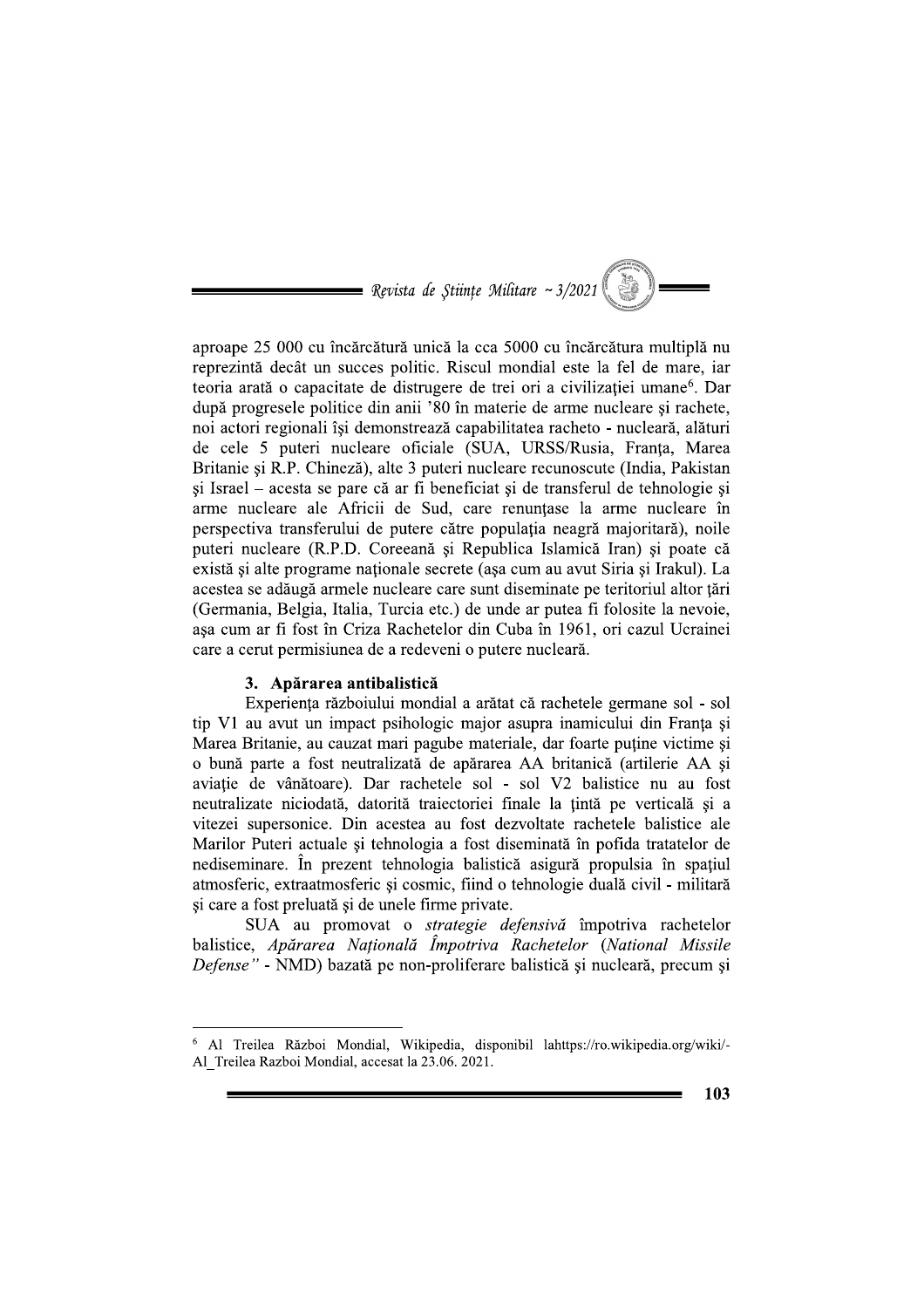$\blacksquare$  Revista de Stiințe Militare ~ 3/2021

pe apărarea antirachetă (ABM), cu un algoritm cu etape<sup>7</sup>.

- Etapa 1 Capability 1-C1 a devenit operatională în 2005; constă dintr-un sistem de 20 de interceptoare ABM într-un sit unic în Alaska (la granita cu Rusia) conform principiului american "de a proteja toate ouăle într-un coș", contrar principiului sovietic de a asigura protecția prin dispersare. Acestea sunt asociate cu 5 radare de alertă rapidă și un radar în banda X (XBR) în Arhipelagul Aleutine, precum și un sistem de gestionare a angajării simultane a mai multor rachete balistice *cu penetrare simplă*.

- Etapa 2 Capability 2-C2 a crescut în 2010, numărul de interceptoare ABM din Alaska la 100 de antirachete, alte 3 radare XBR și reteaua de sateliti de alertă Space Based Infrared Systems. Această rețea specializată este formată din sateliți de alertă cu orbită înaltă SBISR-High și sateliti de alertă cu orbită joasă SBISR-Low. Capacitatea NMD a crescut pentru apărare împotriva unui atac simultan cu zeci de rachete cu penetrare simplă și câteva cu penetrare sofisticată.

- Etapa 3 Capability 3-C3 a început în 2011, și a desfăsurat în total 250 de interceptoare în Alaska și în Dakota de Nord (baza Grand Forks), cu un radar de alertă rapidă ameliorat și alte 5 radare XBR, care permit interceptarea a sute de rachete cu penetrare simplă și zeci de rachete cu penetrare complexă. Radarele de înaltă definiție au fost instalate pe teritoriul SUA, Marii Britanii și Groenlandei (teritoriu al Danemarcei, pe care președintele american Donald Trump se oferise să îl cumpere). Au intrat în dotare și avioane înarmate cu laser de mare putere Airborn laser. Toate aceste sisteme de apărare antirachetă modifică echilibrul terorii de la sfârsitul Războiului rece, iar celelalte puteri nucleare, în special Rusia și China, își văd amenințată capacitatea de descurajare nucleară și relansează cursa înarmărilor.

- Etapa actuală constă în completarea sistemelor fixe amplasate pe sol și cu sisteme mobile pe nave militare de mare capacitate, pe care le vom prezenta separat datorită importanței actuale deosebite a acestui sistem defensiv.

<sup>7</sup> Istovant Nkoghe, La proliferation des missiles balistiques, pdf, Universite Pierre Mendès France, 2005, pp. 36 - 37.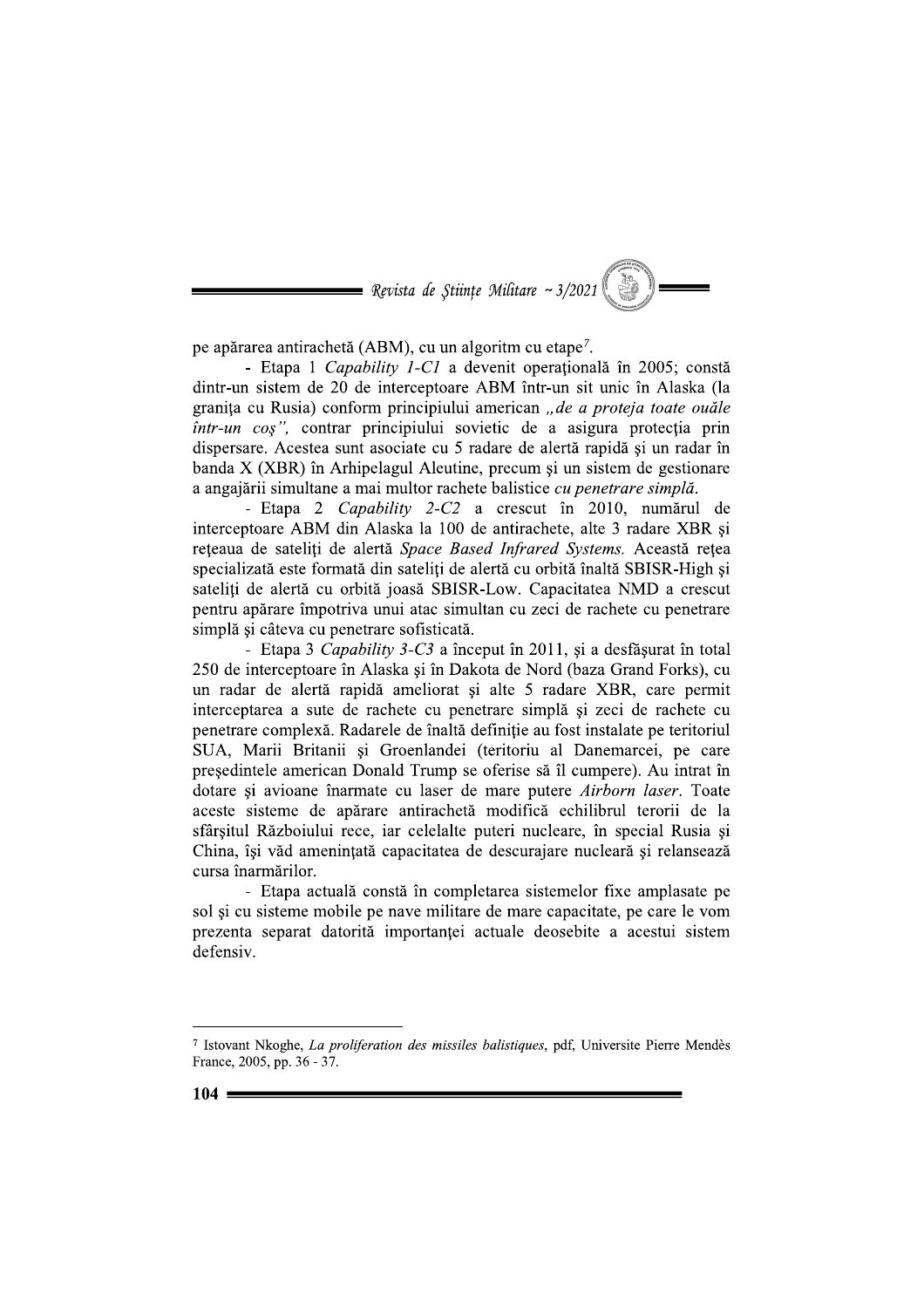

# 4. Tehnologia National Missile Defense (NMD)

Apărarea antinucleară și antibalistică, deși este foarte complexă și costisitoare, în teorie este fezabilă: trebuie distruse rachetele si/sau încărcăturile, unice sau multiple, înainte de a lovi ținta, deci în atmosferă. Resturile, inclusiv radioactive, vor cădea în zone probabil neutre, sau fără armament nuclear, cu urmările previzibile, considerate ca pierderi colaterale.

În principiu, racheta balistică are 4 faze de zbor, fiecare fiind vulnerabilă teoretic la atacul antirachetelor de interceptare<sup>8,9</sup>.



Figura 1. Conceptul operational<sup>10</sup>

- Faza 1 Lansarea, începe cu combustia carburantului cu comburantul, racheta decolează și urcă aproape vertical în troposferă; este văzută din spatiu prin semnătura în infrarosu (IR) și are toate încărcăturile de luptă și țintele false, deci este ideal de a fi lovită, însă această fază

<sup>8</sup> James M. Lindsay, Michael E. O'Hanlon, Defending America: The Case for Limited National Missile Defense Hardcover - April 30, 2001, PDF, pp. 20 - 22. disponibil la http//brookingsnap.edu/books/ 0815700083/html/index.html, accesat la 27.06. 2021.

<sup>&</sup>lt;sup>9</sup> Aris Rubis, Michel Wartelet, "National Missile Defense: Le retour de la Guerre des Etoiles et lea enjeux stratégiques" Rapport du Groupe de recherche et d'information sur la paix et la securite, 2000, pp. 13 - 16, accesat la 02.07. 2021.

<sup>&</sup>lt;sup>10</sup> Disponibil la http:/www.fas.org/spp/starwars/program/nmd.htm, accesat la 27.06. 2021.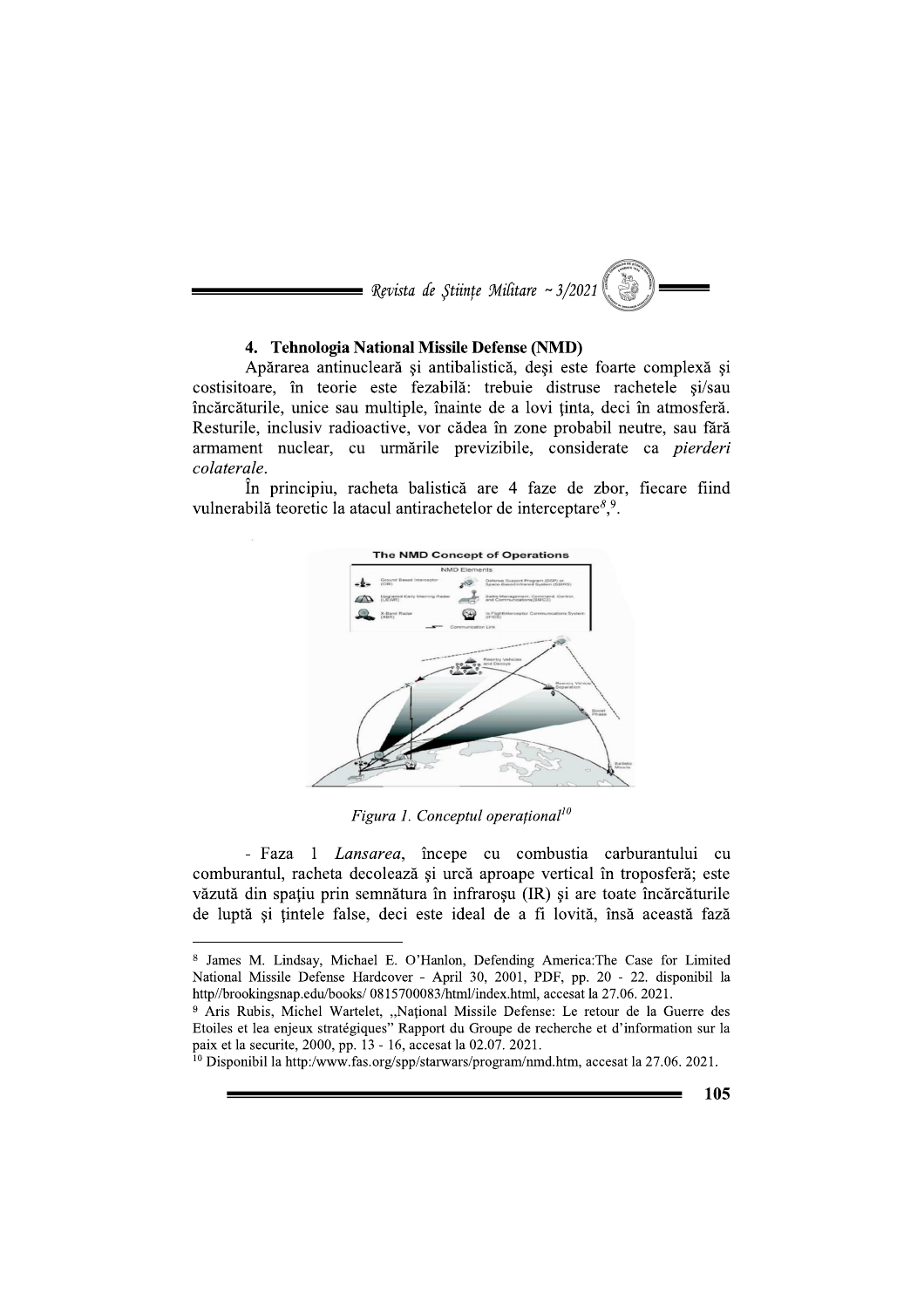$\blacksquare$  Revista de Stiințe Militare ~ 3/2021

durează doar câteva minute. La lansare, sateliții de prealertă (early-warning satellite - EWS) cu detectoare IR care sunt plasați pe orbite geostaționare detectează semnătura plasmei emisă de rachetă la ridicarea deasupra plafonului de nori. Satelitul anunță comandamentul că a avut loc o lansare, locul, directia și face discriminarea, adică încearcă să stabilească dacă este o rachetă militară, dacă este inamică, în ce direcție se deplasează etc. pentru a declansa riposta.

- Faza 2 *Postcombustia*, durează câteva minute, racheta urmează pasiv traiectoria ascendentă în stratosferă și eliberează încărcăturile de luptă și țintele false, care pot fi urmărite de sistemele de alertă; apărătorul lansează antirachete de interceptare kill vehicle (terestră, navală sau cosmică), care se separă de racheta purtătoare și își continuă ascensiunea cu corecturi cu mici motoare *thruster*, pentru a lovi în plin racheta balistică (RB) tintă.

- Faza 3 Balistică, în care traiectoria balistică se continuă în straturile superioare ale atmosferei, durează câteva minute, în functie de distanța de parcurs, componentele se despart pe traiectorii finale diferite, conform programării; acestea sunt mici (diametru sub 1 m) si reci, deci este dificil să fie reperate sau diferentiate de tintele false. Când cele două rachete se apropie una de cealaltă, cu viteze supersonice, interceptorul utilizează propriile detectoare și algoritmi de ghidare pentru a distinge între încărcăturile reale și țintele false pentru a lovi direct ținta și a o distruge cinetic. Acest algoritm e dificil de realizat în practică din cauza vitezelor supersonice, mai nou hipersonice, de ordinul km/sec, a diametrului mic al tintei și a timpului foarte scurt, cca 5 min pentru rachetele operative Scud (care sunt și în dotarea Armatei Române) și 15 min pentru rachetele strategice cu rază lungă (peste 3500 km)

- Faza 4 Reintrarea în atmosfera, este urmată de orientarea exactă a încărcăturilor de luptă spre țintele alese, pot fi reperate usor de radare din cauza încălzirii la frecarea cu aerul, dar durează numai 1 min până la impactul cu ținta de la sol, deci sunt mai greu de interceptat.

In practică, *fiabilitatea* unui sistem de apărare antirachetă cere să fie rezolvată o serie de probleme tehnico - tactice, de la detectare până la validarea testărilor. Dilema apărării, defense versus offense, nu este ușor de rezolvat în acest domeniu. Apărarea comportă o serie de inconveniente pe care nu le prezintă atacul, deoarece atacatorul poate să aleagă scenariul,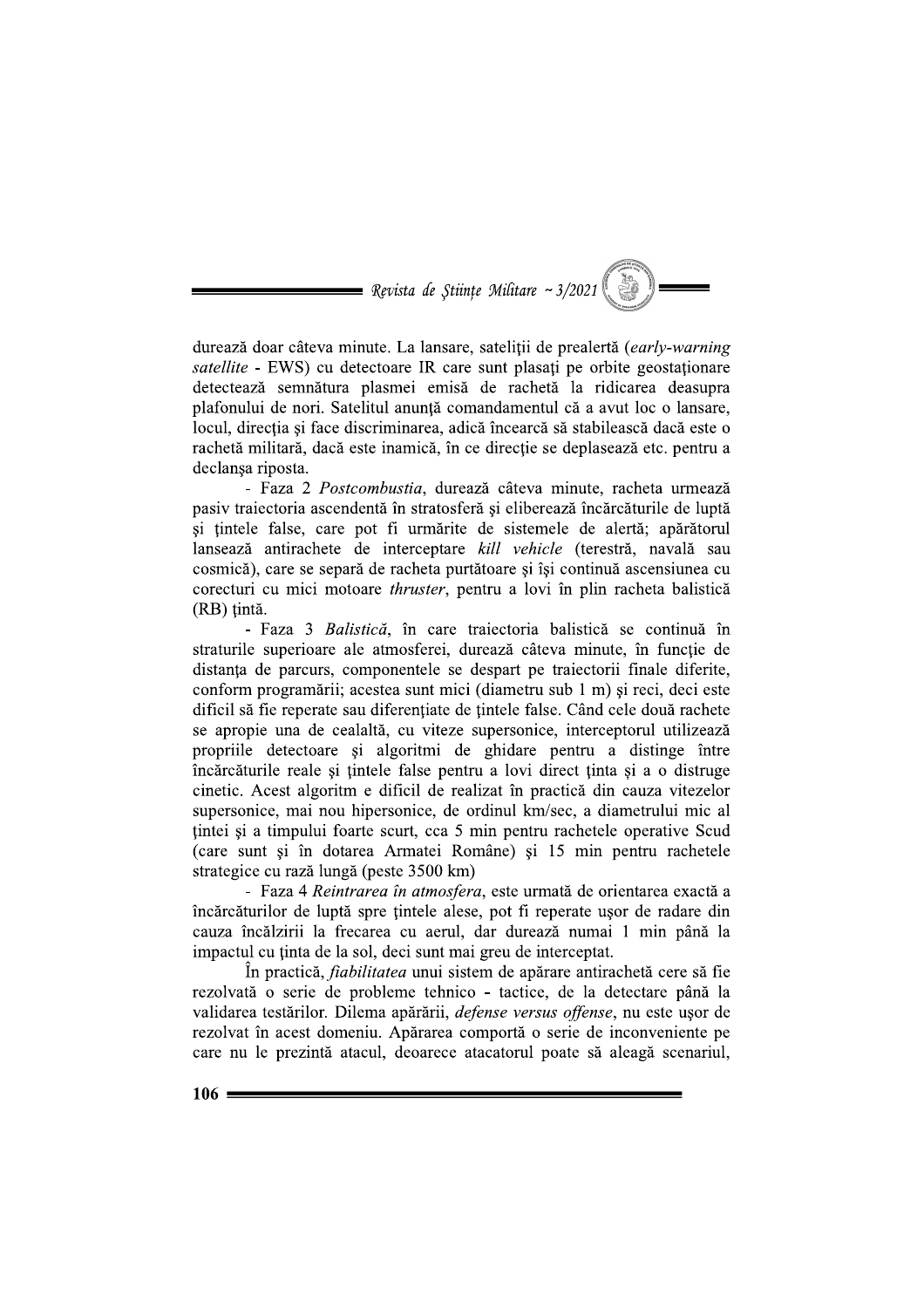$\blacksquare$  Revista de Stiințe Militare ~ 3/2021

arma și timpul: atacul este cea mai bună apărare. Apărătorul trebuie să estimeze scenarii pe care le-ar putea utiliza atacatorul, alegerea armelor și caracteristicile lor, locul si momentul atacului si altele la fel de dificil de estimat. Probabil că un viitor eventual atac va fi dat prin surprindere, ca o lovitură preventivă și nu ca răspuns la inițiativa adversarului, deci comite un act de agresiune.

Gestionarea apărării trebuie să fie continuă, cu supraveghere nonstop, objectivul fiind similar cu *distrugerea unui glonte de puscă cu un alt* glonte de pușcă. În practică toate sistemele de apărare AA sunt vulnerabile, ca exemple: atentatele din SUA cu trei mari avioane de linie care au lovit Turnurile Gemene și Pentagonul fără a fi interceptate, avionul Cessna plecat din Germania care a aterizat în Piața Roșie din Moscova și a fost reținut de... politie, incidentele aeriene din timpul Revoluției Române în 1989 etc.

În scenariile actuale, strategii consideră că un atac racheto - nuclear s-ar produce într-o perioadă de tensiuni internaționale. Dar este mai probabil ca pericolul să vină din partea unor *state esuate (rogue states, vovou*), care nu se conformează normelor internaționale, care includ și dreptul la război (jus ad bellum) și dreptul să lupte (jus in bello). Însă conflictele pot fi abordate și *asimetric* împotriva unei mari puteri, iar alte tări pot să intervină alături de unul sau de celălalt, cu sau fără declarație de război. În plus, pot să existe și *lansări accidentale* reale sau virtuale (erori ale sistemului de alertă), așa cum s-a mai întâmplat. Este foarte dificil de diferențiat rapid pericolul real și de a-l contracara eficient.

În domeniul militar, în afară de război, totul este simulare. Si eficienta apărării antibalistică (ABD) se bazează pe simulări și modele matematice. În tactică se consideră că dacă inamicul are avioane la fel de performante ca ale noastre, deci raportul de succes este 50%, va trebui să se folosească împotriva lor câte două avioane pentru a avea succes 100%. Același principiu este aplicabil și la nave, la blindate etc. Rezultă că pentru asigurarea succesului trebuie să se creeze superioritate și calitativ și cantitativ. Uniunea Oamenilor de Știință Preocupați (Union of Concerned Scientists - UCS) a calculat că pentru o serie de 20 de teste independente ar trebui ca toate să fie reusite pentru ca statistic să avem siguranța de 95% ca probabilitatea de interceptare să fie peste 85%, adică doar 3 RB își continuă traiectoria spre obiectivele stabilite. Dar efectul acestora poate fi catastrofal. In plus, calculul nu tine cont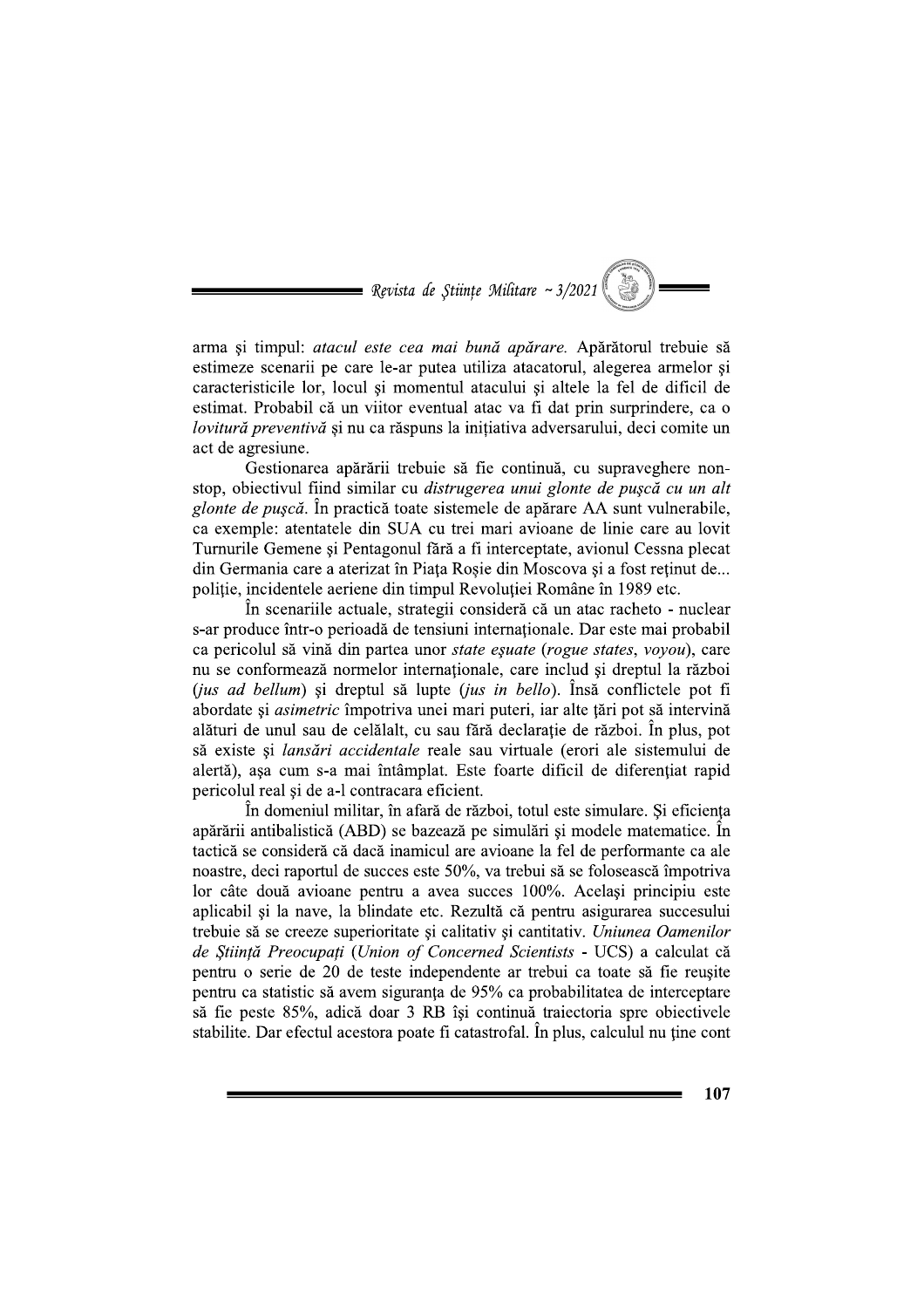$\blacksquare$  Revista de Stiințe Militare ~ 3/2021

de posibilitatea ca aceste rachete să fie apărate pasiv și/sau activ<sup>11</sup>.

Până în prezent, se pare că nicio armată nu a făcut un număr suficient de teste reusite si nu a utilizat concomitent contramăsuri de apărare a rachetelor balistice (RB/BM). Testările sunt extrem de costisitoare iar rezultatele sunt destul de slabe, cu un raport cost/beneficiu nefavorabil<sup>12</sup>. Războiul stelelor este mai mult o concurență a complexului militar industrial pentru înarmare sofisticată, cu costuri financiare uriașe, în care câstigă doar competitorul cu cea mai puternică economie, iar ceilalti, rând pe rând, vor abandona cursa devenind *pacifiști* din lipsă de finanțare.

Sistemele antibalistice (ABM) sunt în primul rând *arme politice*, așa cum sunt si portavioanele. Rolul lor s-ar putea să nu fie decisiv în război, dar proiectează puterea militară și politică în zone de interes economic, întăresc prezenta militară și confirmă atasamentul pentru apărarea aliatului respectiv, asa cum este și cazul bazei SUA/NATO de la Deveselu, România. Contextul strategic din 1972, când s-a semnat Tratatul ABM între cele două superputeri ale vremii, s-a schimbat radical în lumea multipolară de astăzi. Lumea se reorientează spre o nouă paradigmă: Protecția Globală Împotriva Atacurilor Generale si Masive (Global Protection Against General and Massive Strike), în care marile puteri nucleare nu pot să depăsească câte 2000 de RB.

## 5. Apărarea antibalistică a Teatrului de Operații

În paralel cu sistemele pentru Apărarea Împotriva Rachetelor Nucleare (Nuclear Missile Defense - NMD) se desfășoară sisteme denumite Apărare Antirachetă a Teatrului (Theatre Missile Defense - TMD) pentru protecția Teatrelor de operații (TO) față de rachete balistice cu rază scurtă sau medie. SUA au desfășurat și sisteme terestre de Apărare Zonală Terminala de Înaltă Altitudine (Terminal High Altitude Area Defense -THAAD) în SUA, Extremul Orient (Japonia și Taiwan), Orientul Mijlociu (Irak, Arabia Saudită), Orientul Apropiat (Israel), Europa Centrală (România) etc. Exemplu sunt rachetele *Patriot* (echivalentul perfectionat al rachetei AA sovietice Neva), care au fost folosite real în luptă în Războiul

<sup>&</sup>lt;sup>11</sup> Aris Rubis, Michel Wartelet, "Național Missile Defense: Le retour de la Guerre des Etoiles et lea enjeux stratégiques" Rapport du Groupe de recherche et d'information sur la paix et la securite, 2000, p. 20, accesat la 05.07. 2021. <sup>12</sup> Istovant Nkoghe, Op.cit., p.35.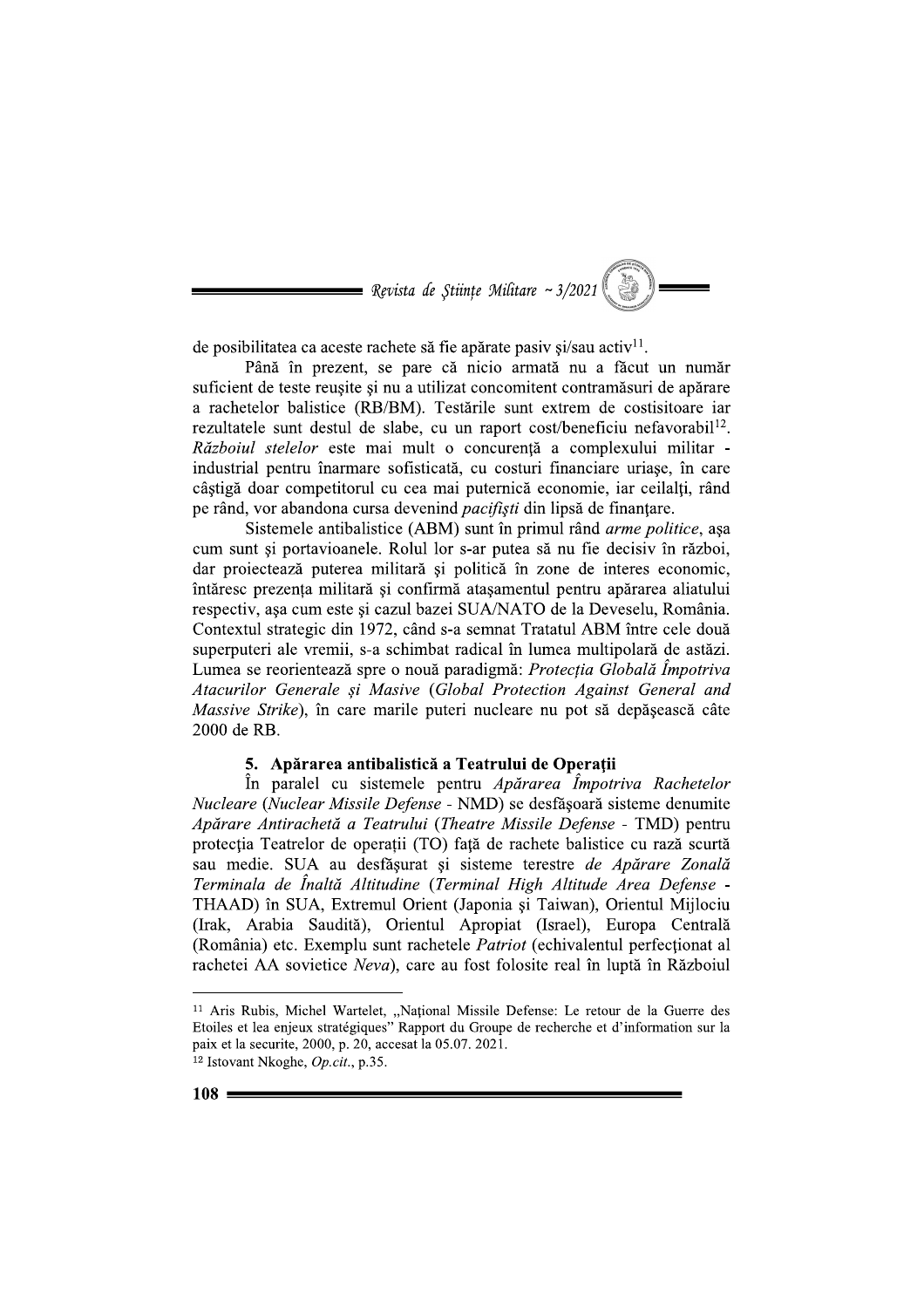$\blacksquare$  Revista de Stiințe Militare ~ 3/2021

din Golf 1991. Acestea au fost utilizate ca sisteme de rachete AA pentru protectia antibalistică în TO și au interceptat o parte din rachetele Scud irakiene care vizau Tel Aviv-ul. Există TMD tip PAC -1 și PAC -2 cu plafon jos (Lower-tier TMD system) pentru interceptarea rachetelor balistice cu rază scurtă sau medie (sub 3500 km) care sunt conforme cu tratatul ABM. Dar există și TMD cu plafon înalt PAC -3 (Upper-tier TMD system) care au raza de acțiune mai mare până la limita rachetelor cu raza intermediară și creează discuții cu privire la încadrarea lor într-o categorie permisă sau interzisă.

Extinderea sistemelor TMD în zona Asia - Pacific a fost contestată de China, deoarece anulează capacitatea sa de a lovi aceste tinte strategice. Situația este similară cu reacția NATO față de bulele de apărare AA din Kaliningrad si Crimeea, care ar anula capacitatea de atac racheto-nuclear asupra teritoriului Rusiei<sup>13</sup>.

În prezent România dispune, ca și US Army, de sisteme de rachete antiaeriene multirol Patriot PAC -3 (Rhaytheon) cu raza de actiune medie/lungă (care vor înlocui rachetele SA Volhov), la Capul Midia și Giurgiu, iar alte cinci sunt în faza de pregătire în teritoriu, totalizând 450 de rachete, care formează Regimentul 74 Patriot<sup>14</sup>. Toate acestea vor face și o apărare impenetrabilă pentru Scutul de la Deveselu, care are și acesta propria lui apărare AA. Se consideră că cea mai bună apărare este prin combinația potrivită de sisteme cu eficiența dovedită în luptă<sup>15</sup>.

În regiunea noastră geografică, Europa Centrală, care este împărțită între Uniunea Europeană (UE) și Comunitatea Statelor Independente (CSI) și este contiguă Orientului Apropiat, există o multitudine de rachete balistice, cu toate caracteristicile de raza de acțiune, de încărcături clasice

<sup>&</sup>lt;sup>13</sup> Magda Grădinaru, Interviul ministrului Bogdan Aurescu, Spotmedia, 16.06. 2021, "Deciziile adoptate la summit-ul NATO sunt de natură să întărească securitatea României", disponibil la https://www.mae.ro/node, accesat la 06.07.2021.

<sup>&</sup>lt;sup>14</sup> Feri Predescu, "România devine o putere militară! ...", disponibil la https://evz.ro, 17.09.2020, accesat la 08.07. 2021.

<sup>&</sup>lt;sup>15</sup> Sabina Fati, "România are rachete Patriot pe malul mării ...", Radio Europa Liberă România, 17.09. 2020, disponibil la https://romania.europalibera.org/a/..., accesat la 11.07. 2021.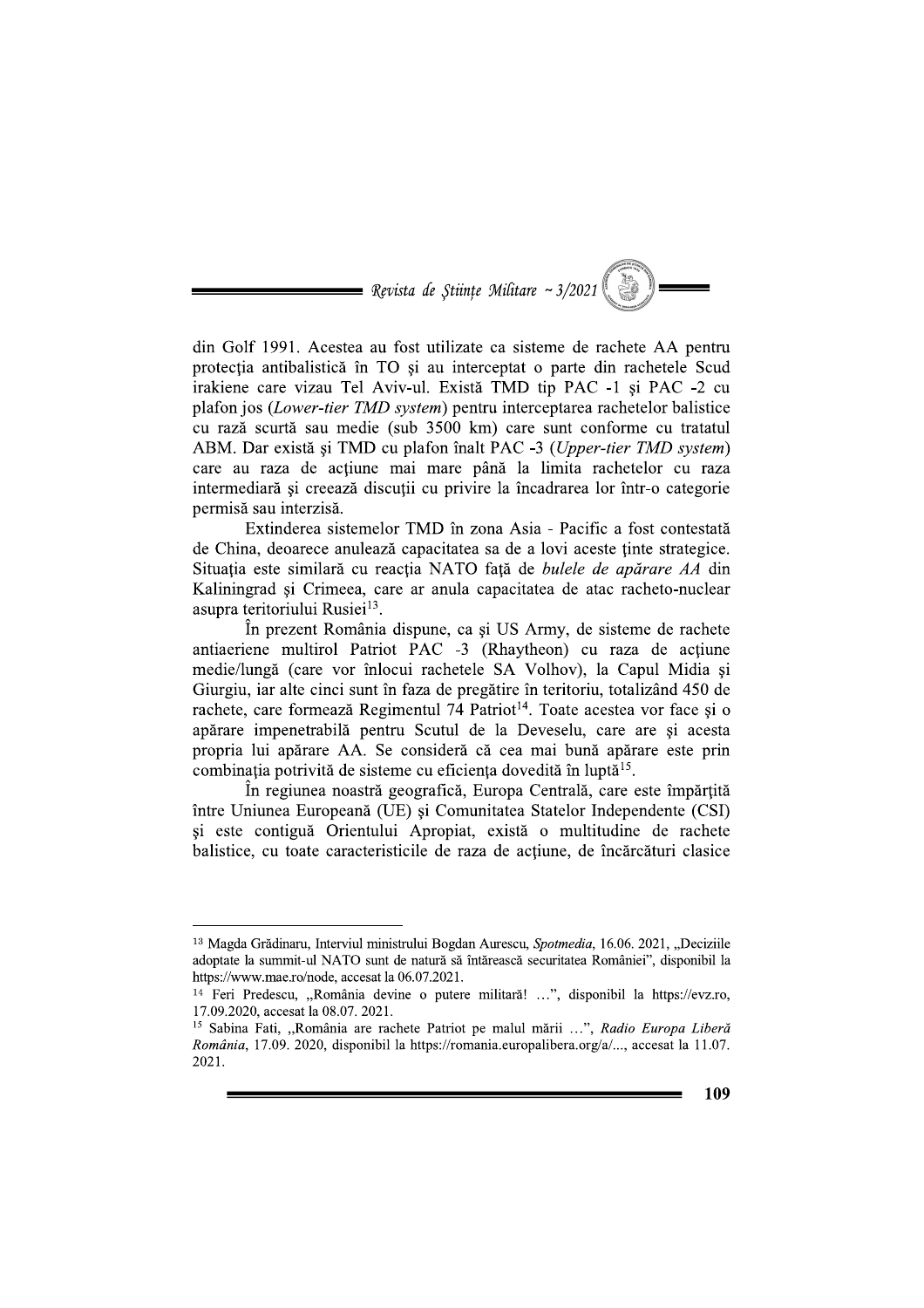

sau CBRN, care aparțin de Rusia, Iran, Ucraina, Turcia etc<sup>16</sup>. Dacă inițial se declara că apărarea antirachetă ar fi în principal contra Iranului, în prezent doctrina militară a SUA și NATO desemnează Rusia ca principalul inamic. Nu CSI în ansamblul său, deoarece se estimează că trupele americane retrase din Afganistan vor fi dislocate în baze din Asia Centrală. Deja în Uzbekistan coexistă o bază rusă și una americană. În opinia noastră, viitorul urmează să fie tranșat politic.

# 6. Capacități AEGIS existente în România

Sistemul de apărare antirachetă balistică Aegis (Aegis Ballistic Missile Defense System - Aegis BMD or ABMD) este un program al Agentiei de apărare antirachetă al Departamentului de Apărare al SUA, destinat să intercepteze rachetele balistice cu rază scurtă sau intermediară, după faza 2 și înainte de faza 4 de zbor balistic, deci în spațiul extraatmosferic. Această strategie de apărare Sea-Based Midcourse își are originea în Strategic Defense Initiative (Războiul Stelelor) din anii 1980. Rachetele interceptoare RIM-156 Standard Missile (SM-3) au fost instalate pe 33 de nave militare (crucisătoare și distrugătoare) dislocate în Oceanul Atlantic, Oceanul Pacific și Marea Mediterană. Dar flancul estic al NATO rămânea descoperit, așa că a fost completat cu sistemul terestru Aegis Ashore (al US Navy), având o bază în România, la Deveselu, operațională din 2015, și una în Polonia, operațională din 2020, care apără atât bazele americane din Europa cât și aliatii europeni. Lansarea se face din aceleași lansatoare verticale VLS tip MK41 (fabricate de Lockheed Martin) ca la nave, cu module interschimbabile cu lungimi diferite pentru diferite tipuri de rachete (5,3 m pentru autoapărare AA și BMD, de 6,8 m pentru rachete tactice - antisubmarin și antinavă) și 7,7 m pentru rachete de inclusiv Tomahawk cu raza lungă și încărcătura atac terestru, termonucleară<sup>17</sup>.

La Deveselu sunt 3 grupuri de lansatoare multiple model scurt pentru interceptoare SM-3 (fabricate de Raytheon), cu lungimea 5,3 m,

<sup>&</sup>lt;sup>16</sup> Home Stiri Actualitate "Care este diferenta dintre rachetele balistice si interceptorii de la Deveselu" 01.08.2018, disponibil la https://www.digi24.ro/stiri/actualitate/..., accesat la 15.07.2021.

<sup>&</sup>lt;sup>17</sup> Mk-41 Vertical Launching System VLS Missile Tomahawk ESSM, disponibil la seaforces.org, Naval Information, MK-41, seaforces.org, Naval Information..., accesat la 15.07.2021.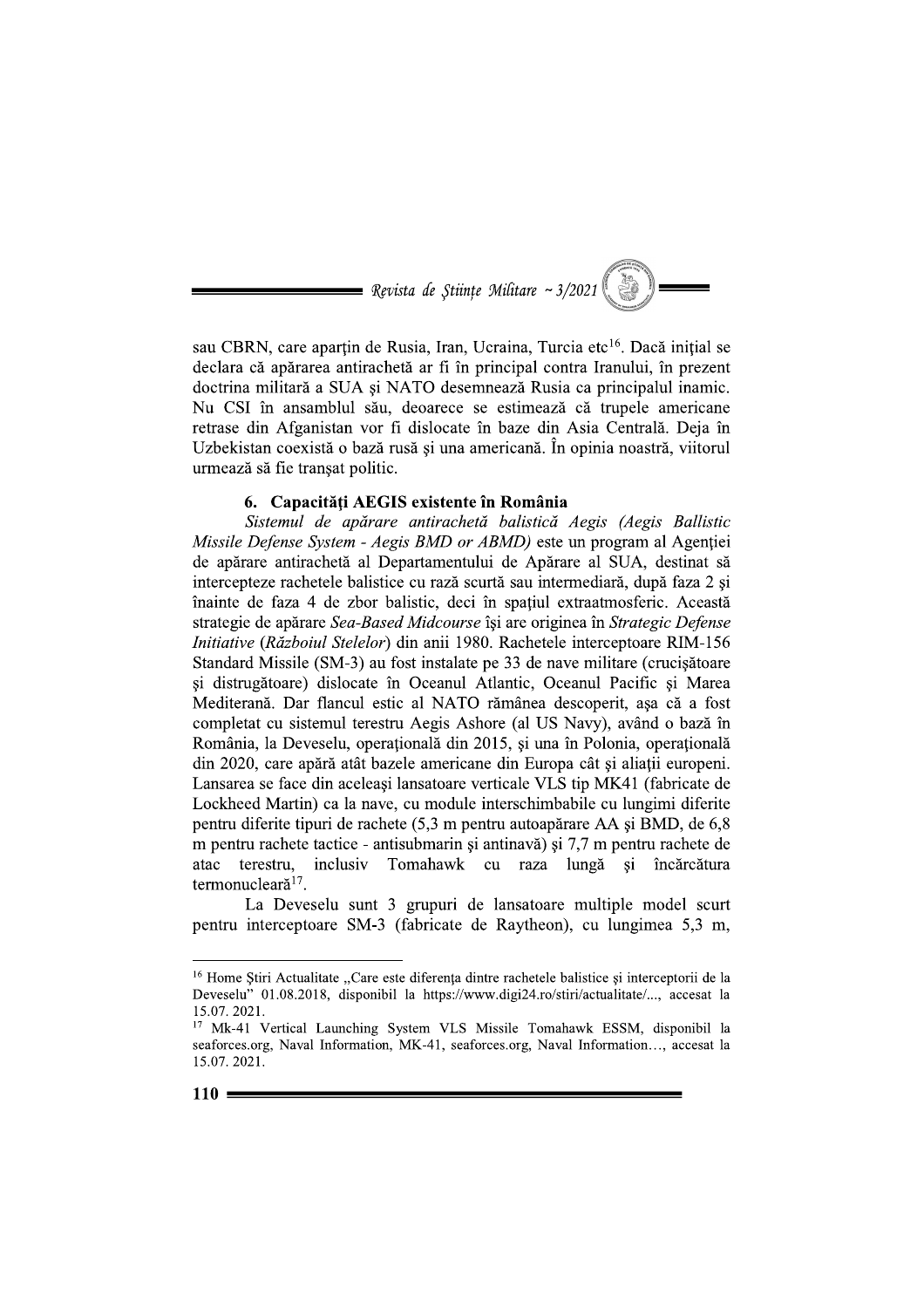$\blacksquare$  Revista de Stiințe Militare ~ 3/2021

diametrul 0,36 m, raza de acțiune 500 km, plafonul de zbor 160 km și viteza hipersonică 9600 km/h, fără exploziv, efectul fiind cinetic, de coliziune cu racheta balistică interceptată<sup>18</sup>. Rezultă că această facilitate, din punct de vedere tehnic, nu poate fi utilizată decât pentru scopul declarat de apărare împotriva rachetelor balistice, iar împreună cu celelalte sisteme de rachete si artilerie AA pentru apărarea antiaeriană a teritoriului și a graniței de est a UE și NATO<sup>19</sup>. Deci această facilitate este strict defensivă.

Din cauza unor greseli de interpretare a datelor tehnice publicate de firmele producătoare, care subliniau versatilitatea acestor sisteme de armament, au fost făcute și unele afirmații neconforme, care au fost preluate de presă și speculate de anumite entități din afara NATO pentru a acuza nefundamentat rolul bazei antiaeriene de la Deveselu, care este de fapt o structură defensivă. Fostul presedinte Traian Băsescu a spus că este "cea mai greșită declarație postdecembristă". Dar se poate considera că această întâmplare nu ar fi neapărat o eroare, deoarece capacitatea reală de apărare trebuie să fie secretă, iar crearea unei suspiciuni rezonabile de potentare a acesteia poate contribui la apărarea preventivă.

Ca urmare a avut loc si o campanie de presă ostilă, încercând să lege unele scandaluri locale de prezenta bazei. S-a presupus că la Summittul SUA-Rusia din iulie 2021, se va discuta și acest subiect controversat, dar ori nu a prezentat suficient interes, ori subiectul este atât de important încât nu putea fi abordat politic. Totuși, din punct de vedere tehnico - tactic, se pare că acest sistem nu ar fi la fel de eficient împotriva rachetelor hipersonice și a celor de croazieră, deci concurenta armă versus contraarmă se va extinde si în acest domeniu.

# Comentariu

Centralizând informatiile disponibile, Rachetele Balistice au sanse de succes relativ reduse din motive tehnice (complexitate excesivă), tehnico - tactic, costuri de achiziție și de mentenanță, meteo, contramăsuri înainte și după lansare, antirachete, avioane, lasere, radiații etc. asa cum a demonstrat

<sup>&</sup>lt;sup>18</sup> Terminal High Altitude Area Defense - Wikipedia, disponibil la https://en.wikipedia.orgy wiki >..., accesat la 18.07. 2021.

<sup>&</sup>lt;sup>19</sup> Home Stiri Actualitate "Care este diferența dintre rachetele balistice și interceptorii de la Deveselu" 01.08.2018, disponibil la https://www.digi24.ro/stiri/actualitate/..., accesat la 15.07.2021.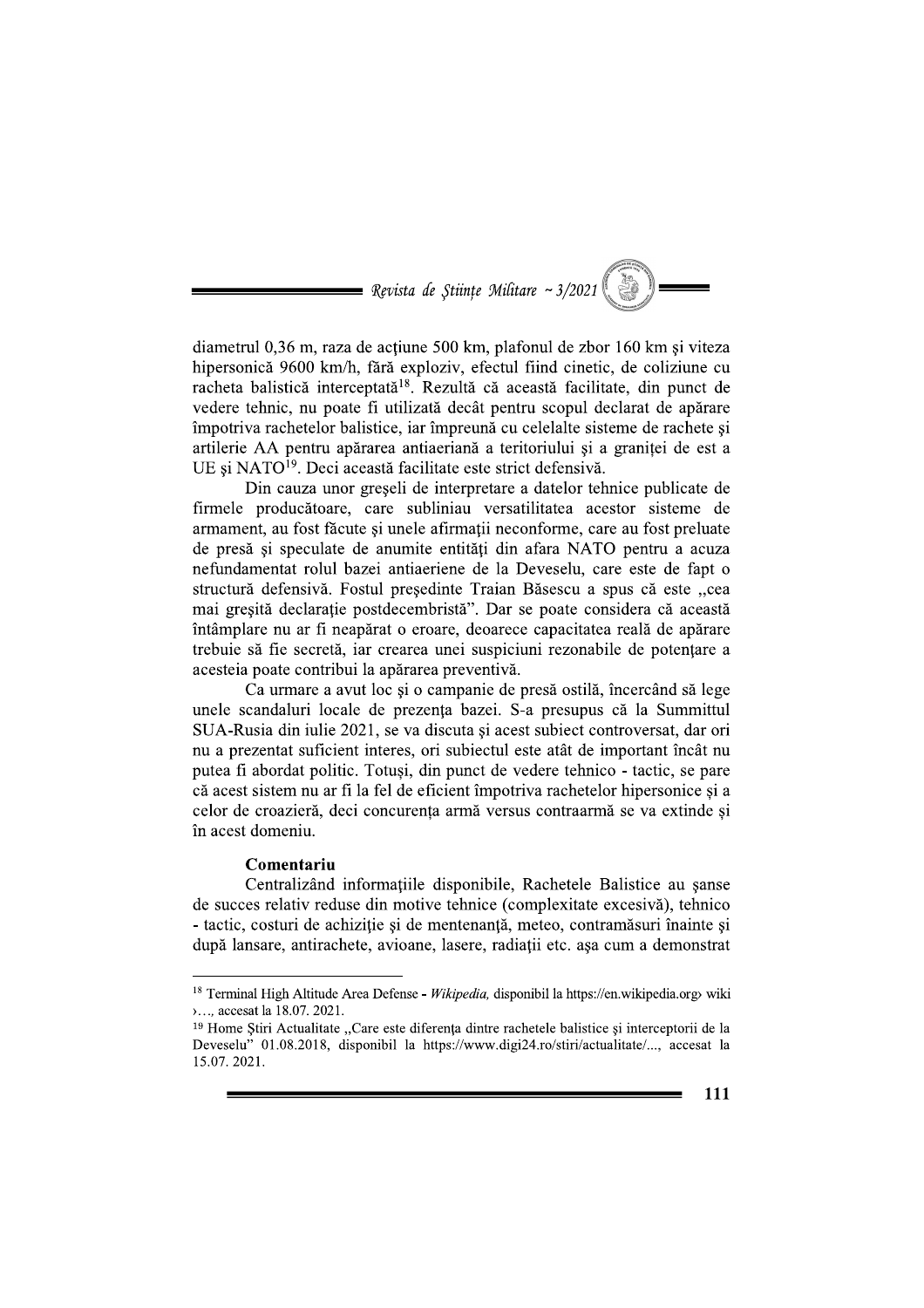= Revista de Stiințe Militare ~  $3/2021$ 

utilizarea masivă în Al Doilea Război Mondial de către armata germană, care a bombardat Franta, Marea Britanie și Olanda cu mii de rachete, dar cu rezultate modeste. Probabil că ar fi nevoie de salve de rachete (saturatie) sau de încărcături CBRN, în principal termonucleare. De reținut faptul că dintre toate armele CBRN este interzisă, prin tratate internaționale, folosirea agenților chimici, biologici și radiologici, dar nu este interzisă folosirea exploziilor nucleare de orice fel. În luna ianuarie 2021, la ONU s-a semnat si a intrat în vigoare și Tratatul pentru interzicerea armelor nucleare, dar au semnat doar 56 de state din cele 195 recunoscute oficial. Țările deținătoare (oficial sau neoficial) de arme nucleare și toți aliații lor nu au semnat documentul, deci au libertatea să folosească arme nucleare, ale lor sau ale altora, însă pot fi și ținte legitime pentru bombardamente nucleare. Deși se presupune că toate popoarele doresc să trăiască în pace, doar 28,7% dintre guverne au dovedit că vor pace, deci profesia de militar are viitorul asigurat. Numai că viitorul omenirii nu mai este foarte sigur.

Pe de altă parte antirachetele balistice (ARB) au sanse reduse de a intercepta toate tintele, așa cum arată și statisticile publicate (factorii de influentă fiind numerosi: tehnic, alertă, traiectoria, tinte false, tinte punctiforme, tinte reci, apărare activă și pasivă, meteo, radiatii, saturatie) fiind probabil necesare pentru siguranță cel puțin 2 interceptoare pentru fiecare rachetă balistică nucleară. Există unele incertitudini deoarece întrebuințarea rachetelor balistice în luptă a fost experimentată, dar interceptarea mult mai puțin, testele sunt încă puține și nu toate sunt reusite<sup>20</sup>. Capacitățile ARB sunt multiple, sofisticate, extrem de costisitoare, resursa este limitată, dar capabilitatea lor este netestată suficient în luptă și nu e bine să o validăm direct în situatii reale. Probabil că vor urma unele războaie locale sau regionale în care se va testa și acest sistem. Până în prezent analiza informațiilor din surse deschise (OSINT) nu demonstrează o eficacitate absolută a acestor sisteme desensive, dar artă gradul de implicare politico - militară în cadrul alianței.

### Concluzii

Apărarea antiaeriană este o componentă esențială a războiului modern, iar în cadrul acesteia, apărarea împotriva rachetelor balistice

Terminal High Altitude Area Defense (THAAD), disponibil la https://missilethreat.csis.org/system/thaad/, accesat la 20.07. 2021.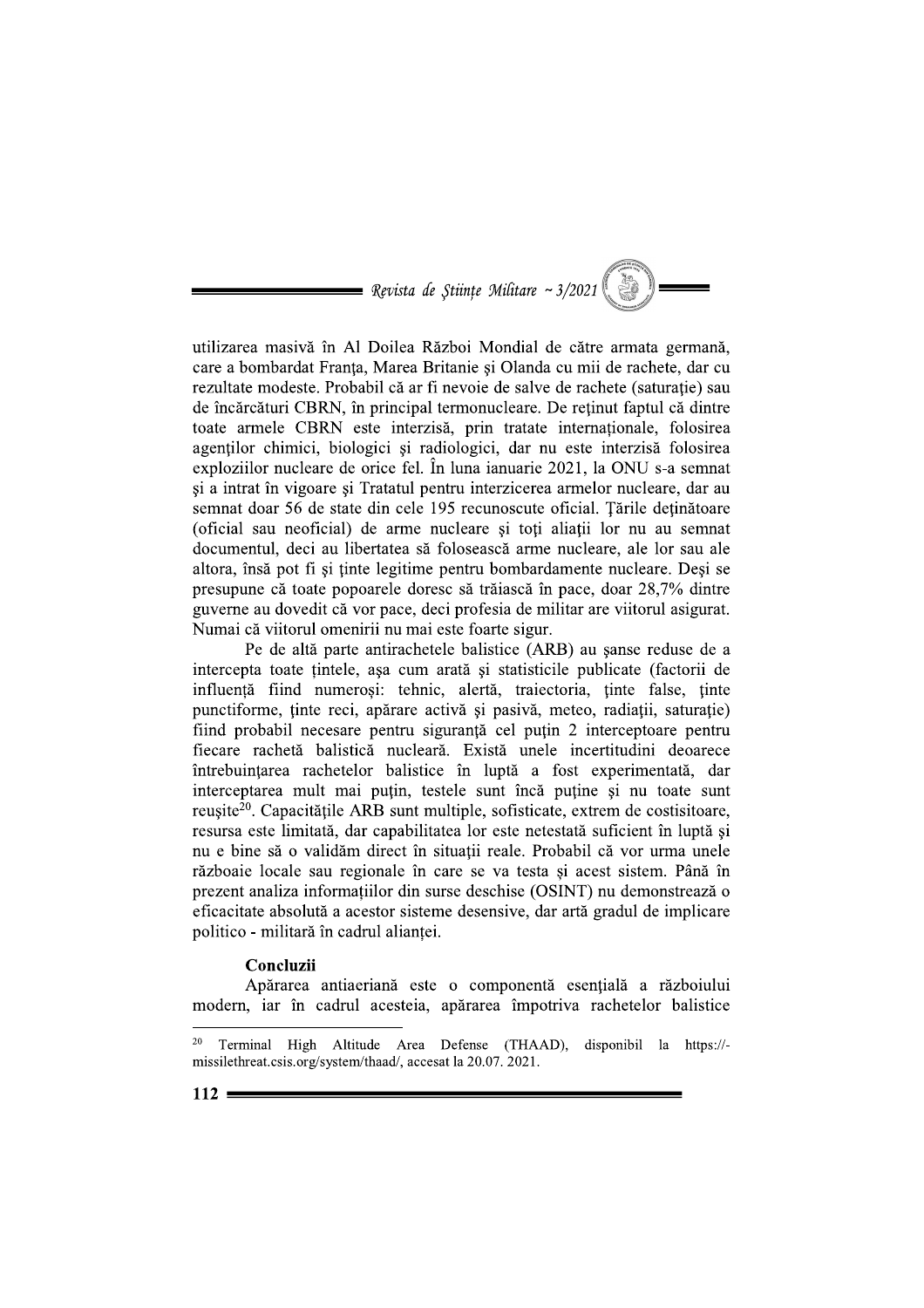$\equiv$  Revista de Stiințe Militare ~ 3/2021

nucleare, care reprezintă maximum de pericol, nu numai pentru forțele armate ci si pentru populatie în general. Modernizarea Armatei Române include si capacităti care au capabilitatea declarată de a contracara atacurile aeriene, inclusiv împotriva rachetelor balistice.

Noi credem că, avem avantajul că dispunem de capacități performante, inclusiv pentru apărare AA, românești și americane, printre cele mai bune care există în prezent și că facem parte din cea mai puternică alianță militară care a existat vreodată sub deviza Si vis pacem, parabellum.



# **BIBLIOGRAFIE**

- DINUCCI M., "Distrugerea Tratatului INF și Sosirea Noilor Eurorachete. Uniunea Europeană Complice", Rețeaua Voltaire, 4 febr. 2019, https://www.voltairenet.org/article207256.html, disponibil la accesat la 20.06. 2021.
- FATI, S. "România are rachete Patriot pe malul mării ...", Radio Europa 17.09. Liberă România, 2020. disponibil la  $https://$ romania.europalibera.org/a/..., accesat la 11.07. 2021.
- GRĂDINARU M., Interviul ministrului Bogdan Aurescu, Spotmedia, 16.06. 2021, "Deciziile adoptate la summit-ul NATO sunt de natură să României", disponibil întărească securitatea  $l$ a https://www.mae.ro/node, accesat la 06.07.2021.
- LINDSAY J. M., O'HANLON M. E., Defending America: The Case for Limited National Missile Defense Hardcover - April 30, 2001, PDF, pp. 20 - 22. disponibil la http//brookingsnap.edu/books/ 0815700083/html/index.html, accesat la 27.06. 2021.
- MIHALCEA  $V C$ ., "Fundamente și ținte hibride în acțiunile beligene contemporane", Revista de studii și informații pentru apărare, Anul X nr.  $1/2018$ , pp. 14 - 16, disponibil la https://www.mapn.ro/publicatii militare/arhiva infosfera/documente/2018/1 2 018.pdf, accesat la 10.06. 2021.
- NKOGHE I., La proliferation des missiles balistiques, PDF, Universite Pierre Mendès France, 2005, pp. 36 - 37.
- ONCU M., "Clasamentul statelor esuate: Pe ce loc se află România în